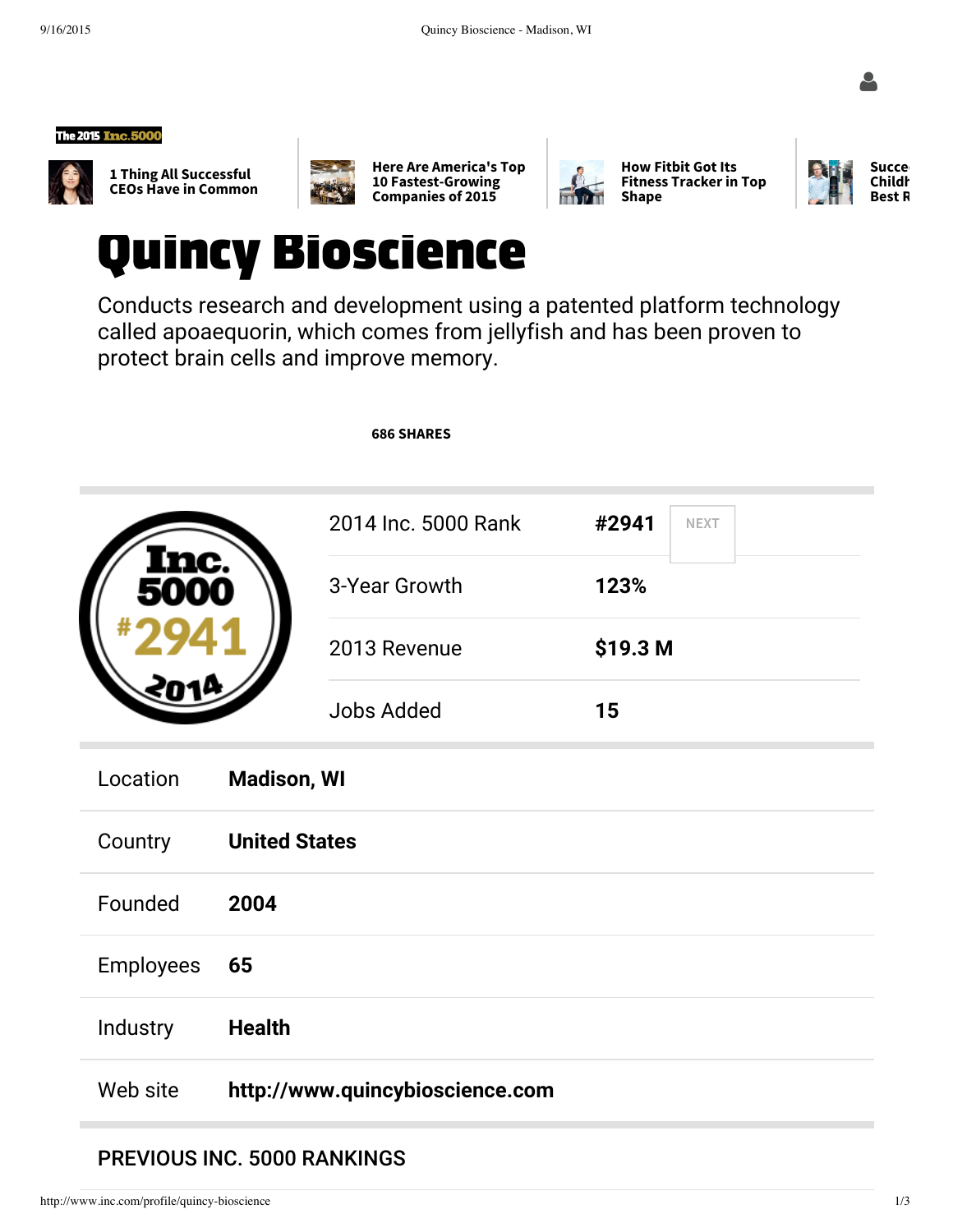| 2014 | #2941 |  |
|------|-------|--|
| 2013 | #1662 |  |
| 2012 | #398  |  |

#### RELATED LISTS

More Companies in Health

More Companies in Wisconsin

#### HONOREE RESOURCES



Make the most of making the list! Get press releases, marketing and promotional packages, and other benefits. LEARN MORE

# Vantage Payments

A merchant services provider delivering worldwide payment services based on each business' needs.

| <b>0 SHARES</b>     |         |
|---------------------|---------|
| 2015 Inc. 5000 Rank | #1932   |
| 3-Year Growth       | 204%    |
| 2014 Revenue        | \$3.9 M |
| <b>Jobs Added</b>   | 6       |